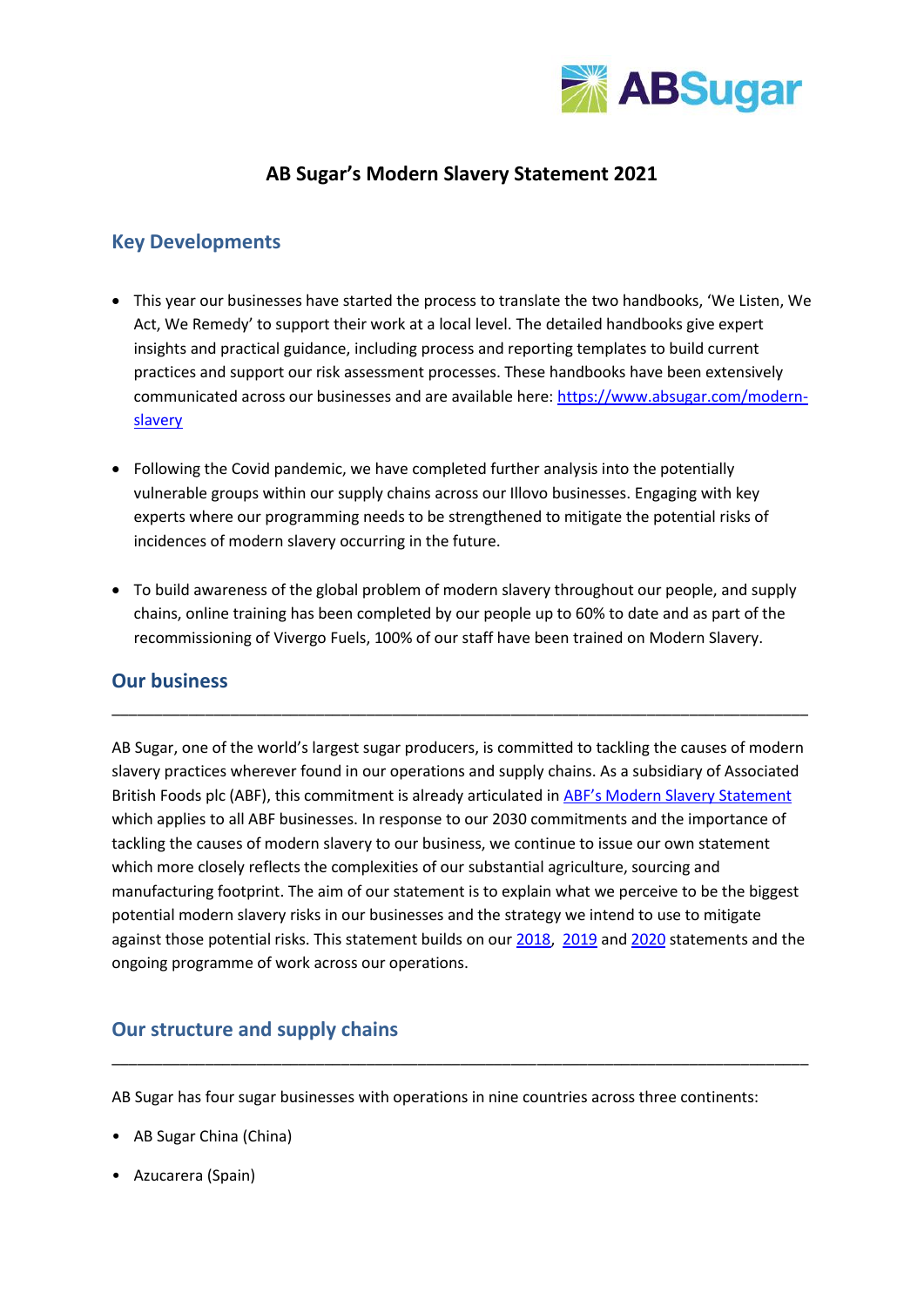

- British Sugar (United Kingdom)
- Illovo Sugar Africa (Eswatini, Malawi, Mozambique, South Africa, Tanzania and Zambia).

All our businesses have complex and diverse supply chains that cross multiple sectors, such as engineering, manufacturing, and agriculture, where we partner with over 25,000 growers worldwide. Agriculture is acknowledged as a high priority sector when it comes to modern slavery risk globally. Given this, it is vital that we understand the potential risks at every stage of our sugar supply chain; from growing sugar cane, buying both sugar beet and cane from growers in our countries of operation and purchasing raw sugar from managed third parties. We also consider other areas such as labour, logistics, procured products and services.

## **Our areas of focus on modern slavery**

Modern slavery is a definition that encompasses a range of human rights abuses, from human trafficking and bonded labour to forced marriage and domestic servitude. While ABF, AB Sugar and our businesses have a zero-tolerance approach to any type of modern slavery in either our direct operations or those of our suppliers, we intend to continue to focus on specific elements of slavery which are most relevant to the potential risks that our businesses face and those which we feel we can directly influence.

\_\_\_\_\_\_\_\_\_\_\_\_\_\_\_\_\_\_\_\_\_\_\_\_\_\_\_\_\_\_\_\_\_\_\_\_\_\_\_\_\_\_\_\_\_\_\_\_\_\_\_\_\_\_\_\_\_\_\_\_\_\_\_\_\_\_\_\_\_\_\_\_\_\_\_\_\_\_\_\_\_

We continue to focus on addressing two major modern slavery risks. These are as follows:

- Forced labour where workers are forced to work against their will under the threat of some form of coercion, punishment, or denial of freedom<sup>1</sup>.
- 'The worst forms of child labour' as defined by Article 3 of ILO Convention No. 182, this refers to all forms of slavery involving children as well as work which is "likely to harm the health, safety or morals of children"<sup>2</sup>.

## **Our modern slavery policies**

Primarily, our policies relating to modern slavery are explained in ABF's Group policies including:

\_\_\_\_\_\_\_\_\_\_\_\_\_\_\_\_\_\_\_\_\_\_\_\_\_\_\_\_\_\_\_\_\_\_\_\_\_\_\_\_\_\_\_\_\_\_\_\_\_\_\_\_\_\_\_\_\_\_\_\_\_\_\_\_\_\_\_\_\_\_\_\_\_\_\_\_\_\_\_\_\_\_

- Modern Slavery and Human Trafficking Statement, an annually updated document that sets out the latest action ABF and its businesses are undertaking to tackle modern slavery.
- Supplier Code of Conduct, a commitment that any supplier to AB Sugar must agree to adhere to the principles of ABF, which clearly states our zero tolerance of all types of modern slavery related issues.

<sup>1</sup> ILO Forced Labour Convention 29 (1930)

<sup>2</sup> 2 https://www.ilo.org/ipec/facts/lang--en/index.htm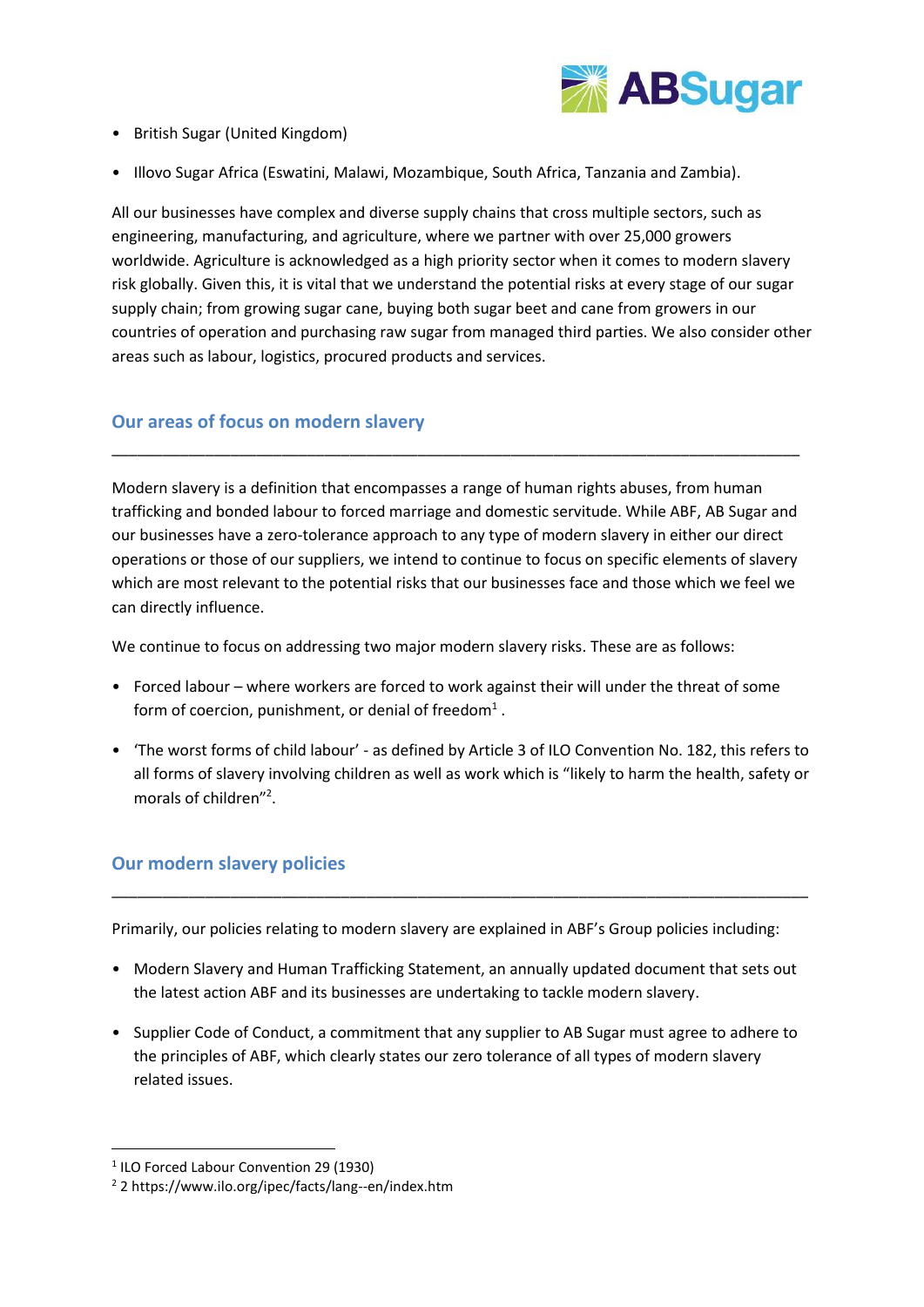

These policies are individually adhered to across the group by all our businesses, in addition our businesses have the following policies:

- Illovo Sugar Africa Code of Conduct and Business Ethics.
- Illovo Group Guidelines on Land and Land Rights.

#### **Modern slavery risks in our businesses**

Identifying the modern slavery risks in our business' supply chain is crucial and in 2019, each business completed a comprehensive mapping exercise to refine our understanding of the potential risks highlighted in previous risk assessment processes. These findings remain valid in 2021 after the annual review. We continue to engage with external stakeholders to test our findings with respect to our two focus areas. With the support of internal and external stakeholders we have developed a baseline that seeks to understand each business' supply chains' potential risks in more detail.

\_\_\_\_\_\_\_\_\_\_\_\_\_\_\_\_\_\_\_\_\_\_\_\_\_\_\_\_\_\_\_\_\_\_\_\_\_\_\_\_\_\_\_\_\_\_\_\_\_\_\_\_\_\_\_\_\_\_\_\_\_\_\_\_\_\_\_\_\_\_\_\_\_\_\_\_\_\_\_\_\_\_

For us, this subject is a high priority discussed at board level and there is broad "sponsorship" of ongoing processes to make the AB Sugar business more capable of embedding best practice. In addition, we have an effective internal 'vulnerable workers' escalation mechanism with our CEO and board members actively part of the process. In 2021, we used this mechanism and it worked well when tested.

This has been shared with the AB Sugar Board as part of our ongoing review process.

The areas identified are:

- AB Sugar China Services (haulage) and workforce (seasonal and agency) used by our growers.
- Azucarera Purchasing of raw cane sugar for its refinery in Guadalete from developing countries.
- British Sugar Bought-in products such as packaging from overseas.
- Illovo Sugar Africa Services such as cane cutting supplied to growers and female agency workers in our whole supply chain whether working for our estates, our growers or service providers.

**In 2022**, our risk mapping is a continuing process and we will factor in emerging challenges and trends such as COVID impacts and societal changes including migration so that we are horizon scanning for future challenges to make sure our polices and processes remain aligned and current.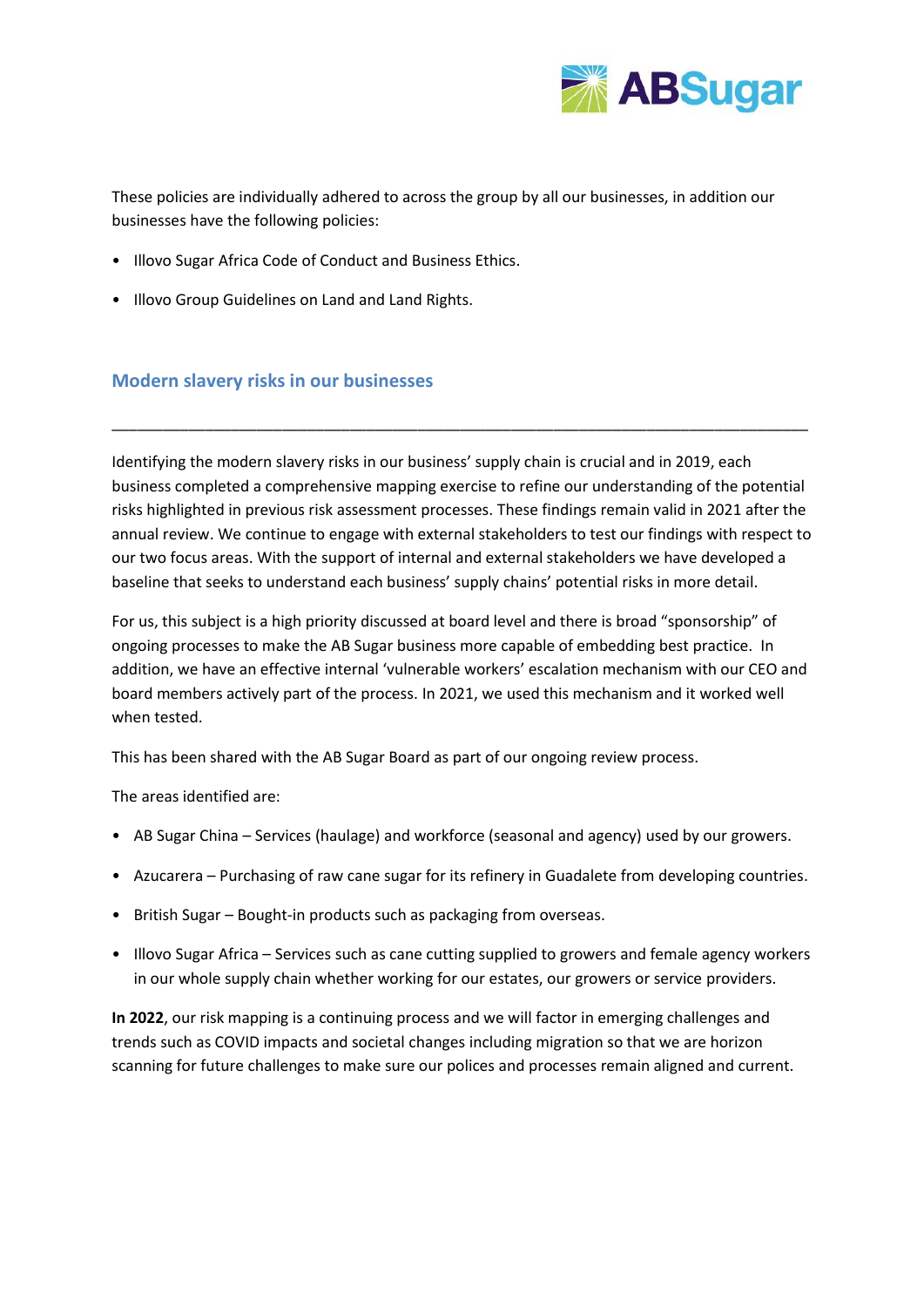

## **Due diligence and risk management**

One element of our due diligence includes evaluation of ethical and labour standards through independent supplier audits, such as the Sedex Members Ethical Trade Audit (SMETA)<sup>3</sup> - the latest version of which includes new details on the UK Modern Day Slavery Act 2015 and the UN Guiding Principles on Business and Human Rights (UNGPs) <sup>4</sup> which require businesses to address actual and potential adverse human rights impacts.

\_\_\_\_\_\_\_\_\_\_\_\_\_\_\_\_\_\_\_\_\_\_\_\_\_\_\_\_\_\_\_\_\_\_\_\_\_\_\_\_\_\_\_\_\_\_\_\_\_\_\_\_\_\_\_\_\_\_\_\_\_\_\_\_\_\_\_\_\_\_\_\_\_\_\_\_\_\_\_\_\_\_

Many of our businesses are also part of third-party certification schemes, such as Red Tractor (UK) and SAI Platform, FSA 3.0 and Fairtrade, which require [supply chain transparency](https://www.absugar.com/sourcing-map) and verified chain of custody elements. This aids our approach to responsible sourcing and supply chain mapping. Together, the supplier audits and certification schemes contribute to our understanding of our complex, dynamic and globally extensive supply chain.

In addition, we are taking the opportunity to work with NGOs to support the training and awareness building of our growers and contractors across our footprint. For example, in South Africa, our growers and contractors workshops with Stronger2Gether continue and in Malawi, they have trained our senior management teams. Stronger Together are an independent NGO aiming to reduce modern slavery in supply chains, which covered off modern slavery principles and standards that they are expected to meet. Further training will happen in 2022 with a wider cohort.

In 2022, through our established policies and procedures, we believe we have a strong due diligence base in the areas that we can directly influence. We will work to understand how and where we can extend that influence in the sugar supply chain through awareness raising, advocacy and capacity building with supply partners that are further from the centre of our direct business relationship.

## **Remediation**

As contained in ABF's Supplier Code of Conduct, where our businesses identify indicators or proven incidences of modern slavery in our supply chain, we will work with the relevant supplier(s) on a case by case basis to implement effective time-bound remediation measures to address them. If compliance with the code is suspected or proven to have been breached by any supplier, we reserve the right to request open and effective cooperation with verification, subsequent corrective remedial actions as well as the final option to terminate the commercial agreement.

\_\_\_\_\_\_\_\_\_\_\_\_\_\_\_\_\_\_\_\_\_\_\_\_\_\_\_\_\_\_\_\_\_\_\_\_\_\_\_\_\_\_\_\_\_\_\_\_\_\_\_\_\_\_\_\_\_\_\_\_\_\_\_\_\_\_\_\_\_\_\_\_\_\_\_\_\_\_\_\_\_\_

<sup>3</sup> https://www.sedexglobal.com/smeta-audit/

<sup>4</sup> https://www.ohchr.org/Documents/Publications/GuidingPrinciplesBusinessHR\_EN.pdf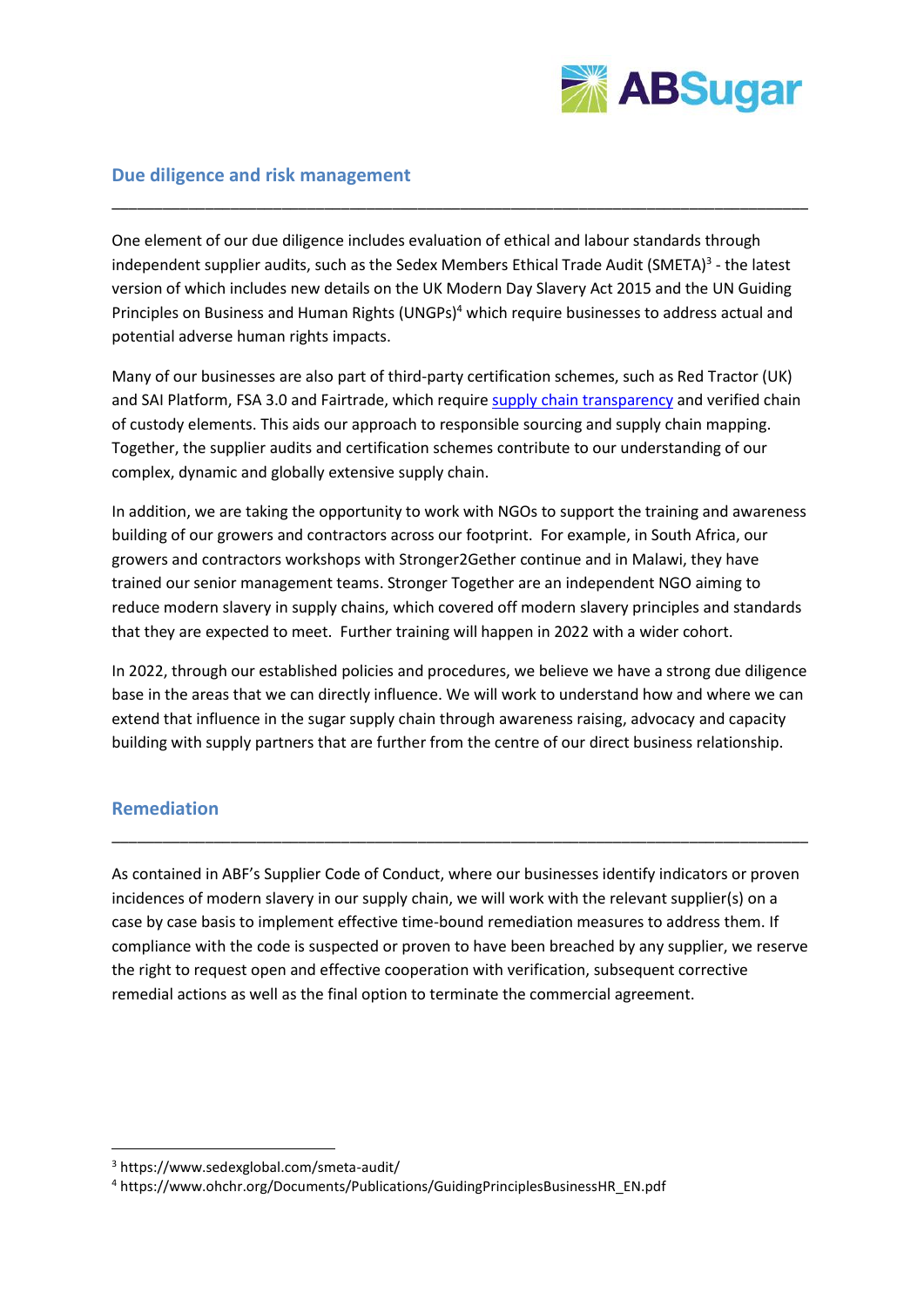#### **Grievance mechanism**



At AB Sugar, any of our people in our supply chains can contact us, if they have concerns about modern slavery or they are victim:

**\_\_\_\_\_\_\_\_\_\_\_\_\_\_\_\_\_\_\_\_\_\_\_\_\_\_\_\_\_\_\_\_\_\_\_\_\_\_\_\_\_\_\_\_\_\_\_\_\_\_\_\_\_\_\_\_\_\_\_\_\_\_\_\_\_\_\_\_\_\_\_\_\_\_\_\_\_\_\_\_\_\_**

1. Our workers and direct contractors are encouraged to use the confidential external 'SpeakUp' system which includes a hotline and online system run by People in Touch for all labour rights related issues in the workplace and supply chain. We hold an annual review of the performance of the whistleblowing systems including reporting activity of all types of worker rights abuse. This is reviewed and signed off by a senior director at ABF including any changes and suggested improvements that need to be made in the year ahead. More information can be found in ABF's Whistleblowing Policy.

The 'Speakup' system provides a good foundation for AB Sugar and its businesses to help employees raise any concerns about potential modern slavery abuses. To improve the visibility and accessibility of this system so that everyone in our operations and supply chain is aware of where they can go to raise issues, but more importantly receive confidential advice and meaningful support. We communicate these systemin various ways, both internally and externally.

2. At a global level we have our guidance and processes to support our businesses on their continued journey. One part of this is a global grievance mechanism, all can contact us confidentially at 'We listen, We Act, We Remedy' email address: [welistenweact@absugar.com.](mailto:welistenweact@absugar.com) Link to further details <https://www.absugar.com/modern-slavery>

**In 2022**, we will be further promoting 'We listen, We Act' We Remedy' across our businesses and the wider supply chain.

\_\_\_\_\_\_\_\_\_\_\_\_\_\_\_\_\_\_\_\_\_\_\_\_\_\_\_\_\_\_\_\_\_\_\_\_\_\_\_\_\_\_\_\_\_\_\_\_\_\_\_\_\_\_\_\_\_\_\_\_\_\_\_\_\_\_\_\_\_\_\_\_\_\_\_\_\_\_\_\_\_\_

## **Training**

The complex and diverse nature of our supply chain will always present unforeseeable challenges and as such, we need to do more to embed our principles and generate awareness of the risks of modern slavery so that our businesses and suppliers can identify the indicators and act quickly for faster and more effective remedial action for workers. Our size, global reach and the multiple sectors in which we work mean there may be a lack of knowledge and understanding amongst our staff on what modern slavery is and what they should do if they see it emerging in their workplace. To support the AB Sugar training animation on modern slavery for our staff launched in 2018, we created an informative and interactive online training model. So far, 60% of those employees invited have completed the training.